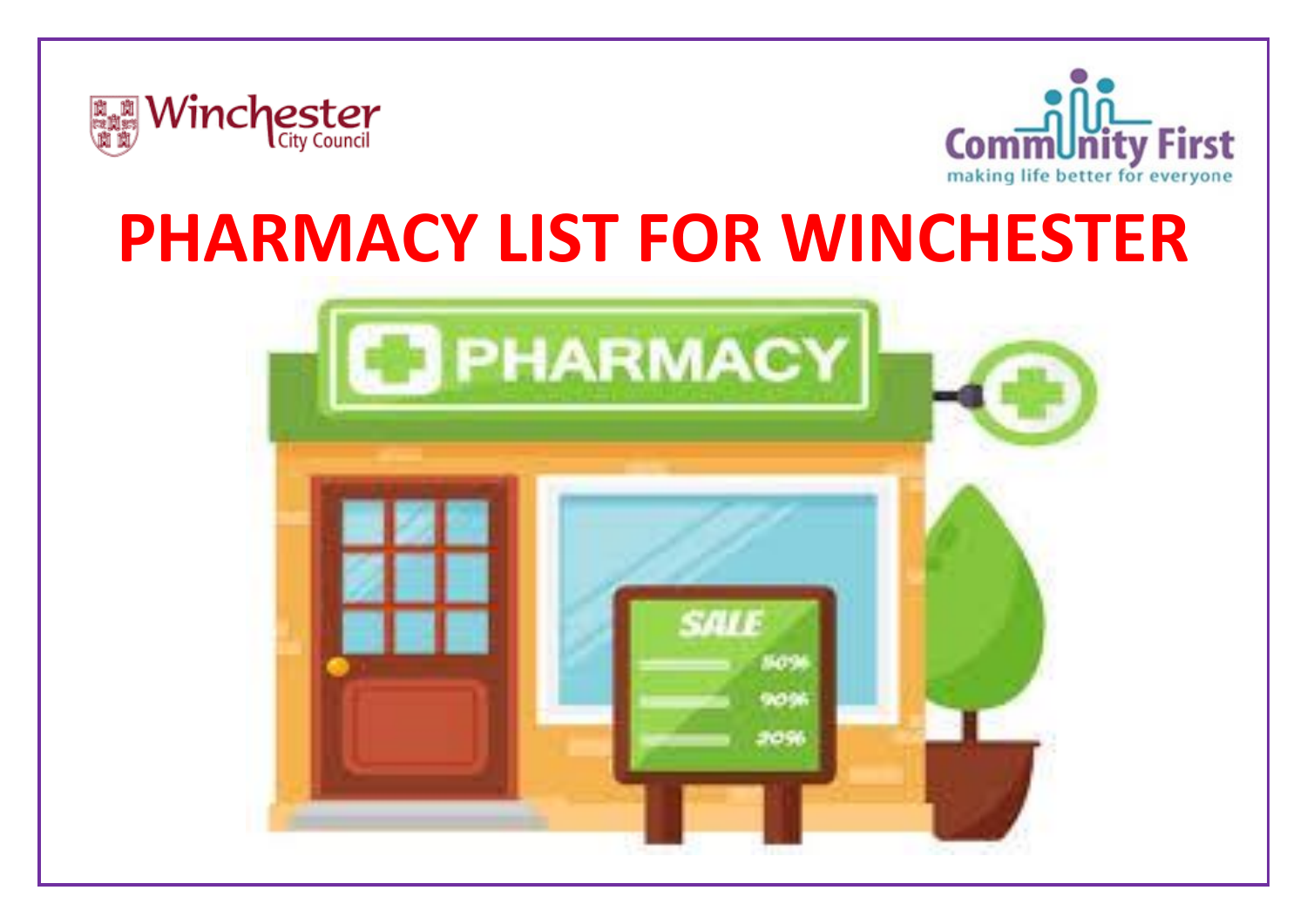

### **Winchester Pharmacies**



| <b>Pharmacy</b>                             | <b>Address</b>                                     |                           | Post code      | <b>Telephone</b> | <b>Deliveries</b><br><b>Available</b>                        | <b>Cost &amp; Details</b>                                                                 | <b>NHS Email</b>                                                          |
|---------------------------------------------|----------------------------------------------------|---------------------------|----------------|------------------|--------------------------------------------------------------|-------------------------------------------------------------------------------------------|---------------------------------------------------------------------------|
| <b>Birchall &amp;</b><br>Haydock<br>Chemist | The Pharmacy<br>The Square                         | Wickham                   | <b>PO175JQ</b> | 01329 832115     | Yes, will deliver<br>to those<br>shielding                   |                                                                                           | nhspharmacy.wickham.birchallhaydockfd<br>q13@nhs.net                      |
| <b>Bishops</b><br>Waltham<br>Pharmacy       | <b>High Street</b>                                 | <b>Bishops</b><br>Waltham | SO321AB        | 01489 892499     | Repeat only but<br>could consider<br>single<br>prescriptions |                                                                                           | nhspharmacy.bishops.bishopswalthamph<br>armafqh51@nhs.net                 |
| <b>Boots</b><br>Pharmacy                    | Hambledon<br>Road                                  | Denmead                   | PO76NU         | 02392 255937     | Yes                                                          | £5 for a one off<br>delivery but provide<br>delivery services for<br>repeat prescriptions | nhspharmacy.denmead.bootsfxh93@nhs<br>.net                                |
| <b>Boots</b><br>Pharmacy                    | Unit 1<br><b>Weeke Gate</b><br>Stockbridge<br>Road | Winchester                | <b>SO226EL</b> | 01962 842180     | Yes                                                          | £5 for a one off<br>delivery services for<br>repeat prescriptions                         | delivery but provide   nhspharmacy.winchesterweeke.bootsffc0<br>4@nhs.net |
| <b>Boots</b><br>Pharmacy                    | 35-38 High<br>Street<br>Winchester                 | Winchester                | SO239BL        | 01962 852020     | Yes                                                          | £5 for a one off<br>delivery but provide<br>delivery services for<br>repeat prescriptions | nhspharmacy.winchester.bootsfta71@nh<br>s.net                             |
| <b>Boots</b><br>Pharmacy                    | <b>High Street</b><br>Waltham                      | <b>Bishops</b><br>Waltham | SO321AB        | 0148 9892603     | Yes                                                          | £5 for a one off<br>delivery but provide<br>delivery services for<br>repeat prescriptions | nhspharmacy.bishopswaltham.bootsfn61<br>6@nhs.net                         |
| Colden<br>Chemist                           | 19 Spring Lane<br>Colden Common                    | Winchester                | SO211SD        | 01962 715300     | Yes, will deliver<br>to those<br>shielding                   |                                                                                           | nhspharmacy.winchester.coldenchemistf<br>w292@nhs.net                     |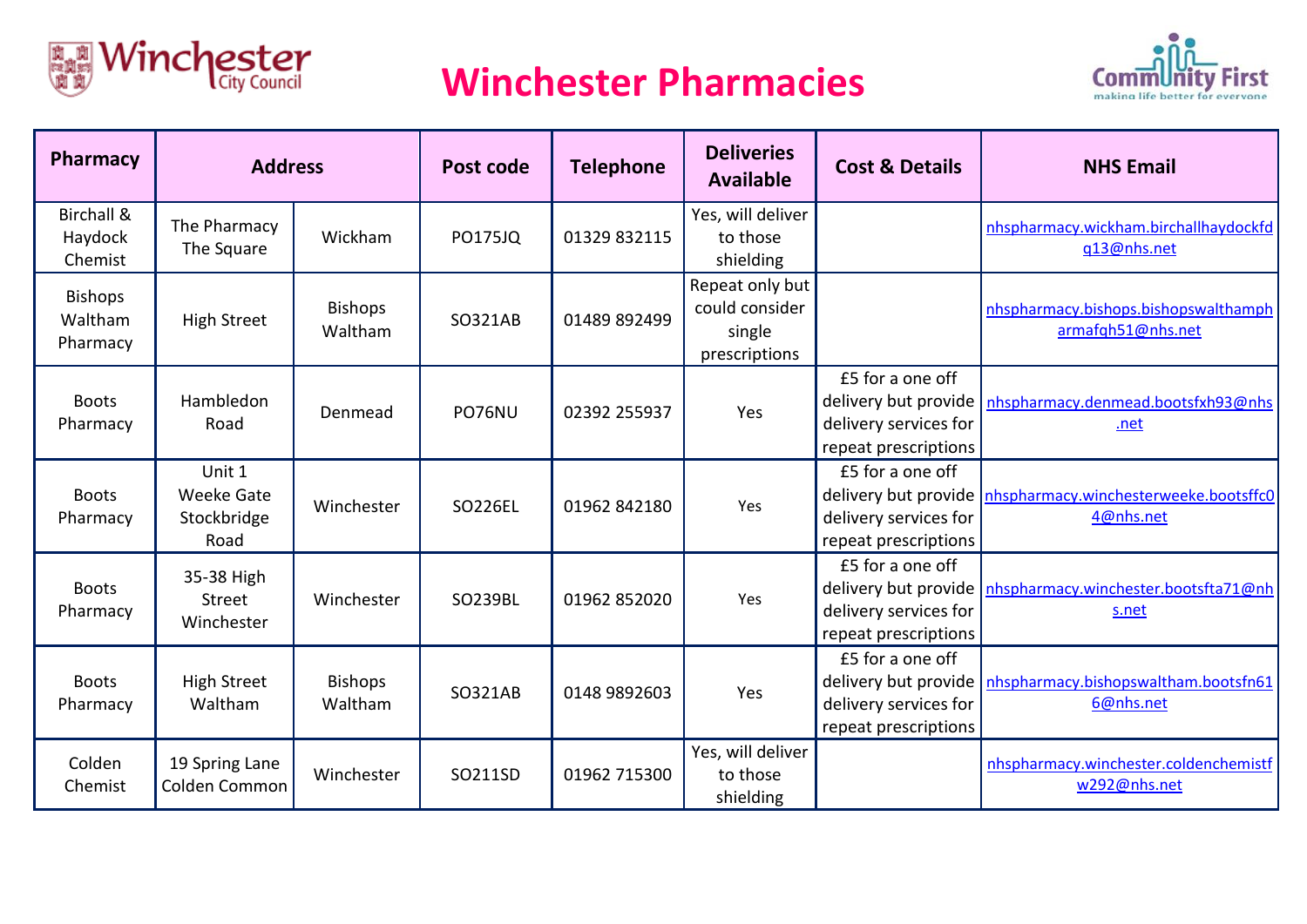

### **Winchester Pharmacies**



| Pharmacy                   | <b>Address</b>                                            |            | Post code      | <b>Telephone</b> | <b>Deliveries</b><br><b>Available</b>                                                                                      | <b>Cost &amp; Details</b>                                                                   | <b>NHS Email</b>                                              |
|----------------------------|-----------------------------------------------------------|------------|----------------|------------------|----------------------------------------------------------------------------------------------------------------------------|---------------------------------------------------------------------------------------------|---------------------------------------------------------------|
| Lloyds<br>Pharmacy         | St.Paul's Surgery<br>Alison Way<br><b>Clifton Terrace</b> | Winchester | SO225DD        | 01962 854725     | During lockdown<br>only provided<br>delivery for<br>people already on<br>list, had no<br>additional<br>capacity.           | Charge £30 for 6<br>month or £60 per<br>year. Free delivery if<br>download the Echo<br>App. | nhspharmacy.winchesterstpauls.lloydsph<br>armacyftm29@nhs.net |
| Lloyds<br>Pharmacy         | 155 High Street                                           | Winchester | SO239BA        | 01962 854575     | During lockdown<br>did provide free<br>delivery to those<br>sheilding with<br>help of a<br>volunteer.                      | Charge £30 for 6<br>month or £60 per<br>year. Free delivery if<br>download the Echo<br>App. | nhspharmacy.highstreet.lloydspharm<br>acyfrl77@nhs.net        |
| Lloyds<br>Pharmacy         | <b>Badgers Farm</b>                                       | Winchester | SO224QB        | 01962 868641     | Not licensed or<br>insured to<br>provide a delivery<br>service                                                             |                                                                                             | nhspharmacy.badgerfarm.lloydspharmac<br>yfe591@nhs.net        |
| Springvale<br>Pharmacy     | 18 Fraser Road<br>Kingsworthy                             | Winchester | <b>SO237PJ</b> | 01962 884848     | No charge for<br>delivery. During<br>lockdown<br>provided an<br>extended service<br>covering<br>Kingsworthy and<br>beyond. | No charge for<br>delivery                                                                   | nhspharmacy.winchester.springvalephar<br>macyfhr04@nhs.net    |
| Tesco In Store<br>Pharmacy | Easton Lane                                               | Winchester | <b>SO237RS</b> | 01962 429073     | No delivery<br>service. During<br>lockdown did an<br>ad-hoc service in<br>special<br>circumstances.                        |                                                                                             | nhspharmacy.winchester.tescoinstoreph<br>armacyfep19@nhs.net  |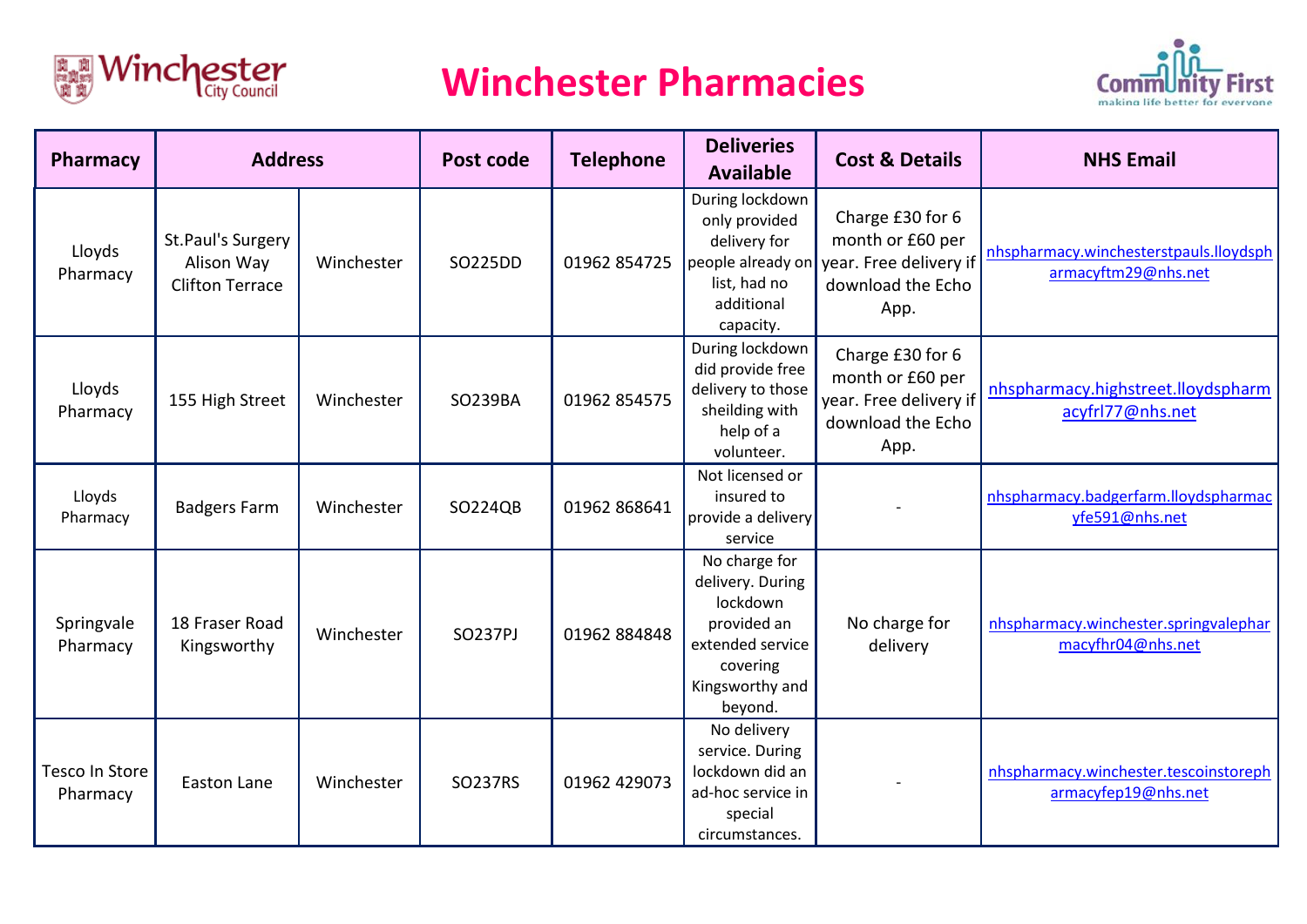

#### **Winchester Pharmacies**



| Pharmacy                    | <b>Address</b>                                    |            | Post code      | <b>Telephone</b> | <b>Deliveries</b><br><b>Available</b>                                       | <b>Cost &amp; Details</b> | <b>NHS Email</b>                                           |
|-----------------------------|---------------------------------------------------|------------|----------------|------------------|-----------------------------------------------------------------------------|---------------------------|------------------------------------------------------------|
| Twyford<br>Pharmacy         | <b>Twyford Surgery</b><br>Hazeley Road<br>Twyford | Winchester | SO211QY        | 01962 712202     | Provide a free<br>delivery service<br>to everyone on<br>their original list |                           | nhspharmacy.twyford.twyfordpharmacyf<br>mn63@nhs.net       |
| Wessex<br>Pharmacies<br>Ltd | <b>Broad Street</b><br>Alresford<br>Hampshire     | Alresford  | <b>SO249AR</b> | 01962 732445     |                                                                             |                           | nhspharmacy.alresford.wessexpharmacie<br>sltdfxj11@nhs.net |



## **ONLINE PHARMACIES**



#### **Registered and Regulated online services providing free NHS repeat prescriptions**

**Ways to order medication online:** We recommend in the first instance that you use the NHS App. The App has its own process

for checking your ID using a smartphone. This will give you basic access to order your repeat medication.

See the link for information on the NHS App:<https://www.nhs.uk/using-the-nhs/nhs-services/the-nhs-app/>

Access to more detailed parts of your medical record can be arranged with the practice at a later date, once the practice has lifted restrictions on patient contact.

You can email your prescription requests to whccg.nfcmg-enquiries@nhs.net

Ensure you include your full name, date of birth and address in your email, as well as the prescriptions items you require.